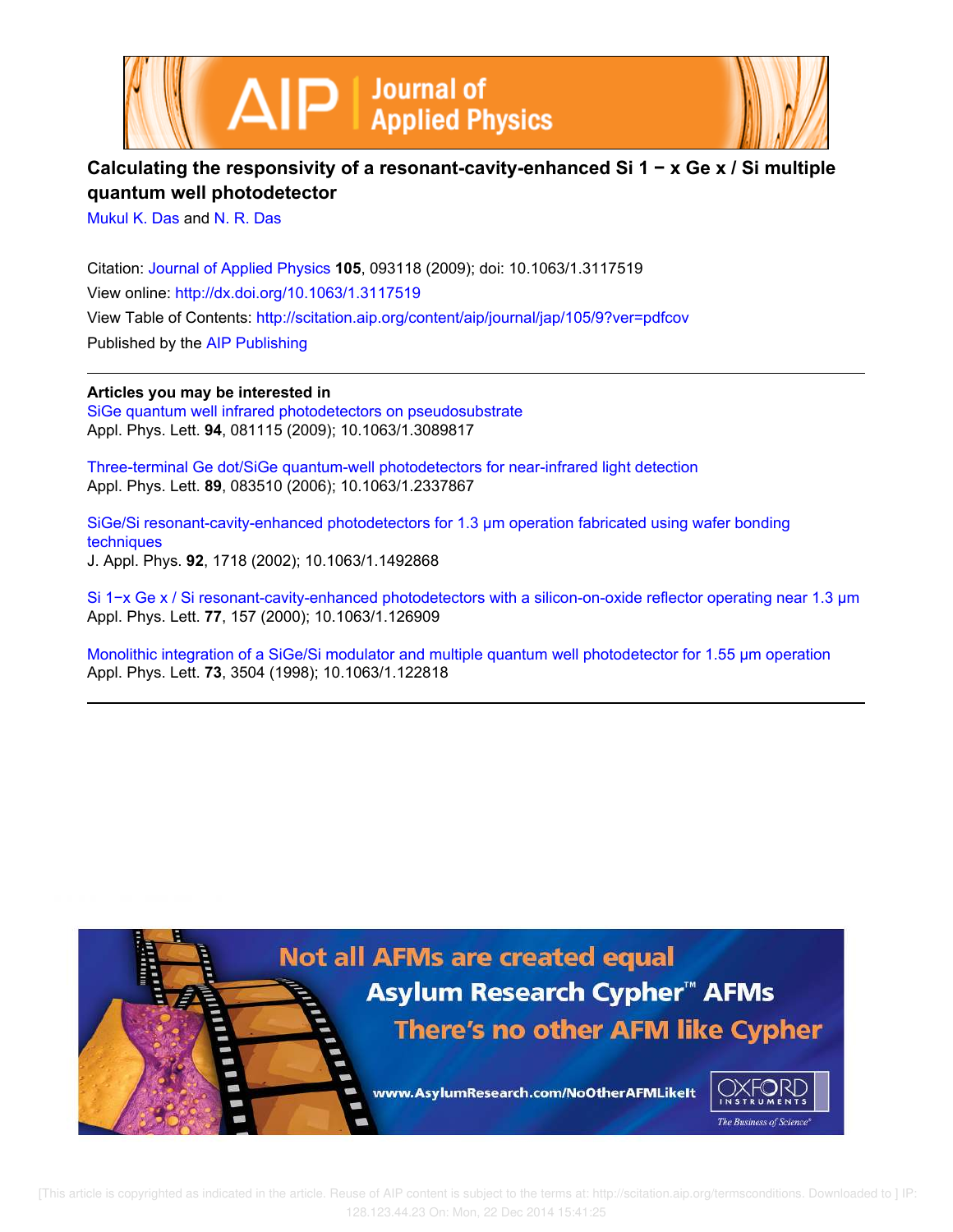# **Calculating the responsivity of a resonant-cavity-enhanced Si1−xGe<sup>x</sup> /Si multiple quantum well photodetector**

Mukul K. Das<sup>1,a)</sup> and N. R. Das<sup>2,b)</sup><br><sup>1</sup>A. K. Choudhury School of Information Technology, University of Calcutta, 92 Acharya P. C. Road, *Kolkata—700009, India* 2 *Institute of Radio Physics and Electronics, University of Calcutta, 92 Acharya P. C. Road, Kolkata—700009, India*

Received 4 August 2008; accepted 20 March 2009; published online 14 May 2009-

In this paper, the responsivity of a resonant-cavity-enhanced SiGe/Si multiple quantum well photodetector has been theoretically investigated. The present model considers the effects of material parameters of  $Si<sub>1-x</sub>Ge<sub>x</sub>$  and recombination of carriers confined by the potential barriers at the heterointerfaces of  $Si_{1-x}Ge_x/Si$  quantum wells on the detector responsivity for different Ge-contents (x). The effect of electric field due to applied bias on the emission of confined carriers from quantized subbands has also been included in the analysis. Results show that though high Ge-content is required to enhance the responsivity of the SiGe/Si photodetector for long-haul communication (at 1.3 and 1.55  $\mu$ m), the confinement of holes at the heterointerfaces may be significant to affect the responsivity adversely. Studies at 1.3 and 1.55  $\mu$ m also show that the responsivity of the photodetector for a particular Ge-content in the active layer can be increased by suitable choice of well parameters and applied bias. © *2009 American Institute of Physics*. [DOI: 10.1063/1.3117519]

## **I. INTRODUCTION**

Photodetectors play key role in the high performance of a multigigabit optical communication system.<sup>1,2</sup> III-V-based photodetectors have already shown excellent performance in such applications. Recently, Si-based photodetectors have attracted a lot of interest among researchers around the world mainly due to its low cost, CMOS compatibility, and high integrability. $3-8$  Performance of the Si photodetectors, however, is not satisfactory for long-haul optical communication due to the weak absorption characteristics of Si at long wavelengths such as 1.3 and 1.55  $\mu$ m. The incorporation of a small amount of Ge into Si helps in the shifting of the absorption peak toward longer wavelengths. Significant absorption can be achieved in a SiGe photodiode at longer wavelengths by increasing the Ge-content in the SiGe alloy. However, because of lattice mismatch between Ge and Si, it has been demonstrated that the SiGe alloy can be grown on a Si substrate (i.e., lattice mismatch is tolerable) if the thickness of the SiGe layer is kept below a critical value.<sup>9</sup> This critical value decreases with the increase in the Ge-content and, so, for higher wavelength applications, the SiGe layer is constrained to be thinner. Although the thin absorption layer is suitable for high-speed operation of a transit-time limited photodetector, it reduces the quantum efficiency and, hence, responsivity of the detector. This thin active layer can be placed inside a resonant cavity $10,11$  and due to multiple reflections inside the cavity the optical field increases resulting in the increase in responsivity of the photodetector. When the layer is very thin, such as a quantum well  $(QW)$ , the resonant

cavity alone is not sufficient to increase the responsivity significantly. The use of multiple QWs as the absorption layer helps in this case. Thus, enhanced responsivity can be obtained by placing a Si<sub>1−*x*</sub>Ge<sub>*x*</sub> multiple quantum well (MQW) photodetector structure inside a resonant cavity. The presence of heterojunction in such structures affects the responsivity and, so, appropriate modeling is required considering this effect to predict the best possible design of the photodetector for high responsivity. To the knowledge of the authors, this important aspect has not been considered earlier on the modeling of the responsivity of photodetector.

In this paper, we have made a detailed study to calculate the responsivity of a resonant cavity enhanced (RCE) Si1−*x*Ge*<sup>x</sup>* /Si MQW photodetector for different Ge-contents considering the effect of confinement of carriers in the potential trap at the heterointerfaces. The remaining sections of this paper are organized as follows. A theoretical background is given in Sec. II. The results from the computation are discussed in Sec. III. Finally, in Sec. IV, a conclusion is given.

## **II. THEORETICAL BACKGROUND**

In this section, Ge-content dependent material properties of the active SiGe (alloy) layer and carrier confinement at the heterointerface of a SiGe/Si QW structure are described. Then, considering the above effects in association with the optical field distributions within the active layer in a resonant cavity, the responsivity of a RCE SiGe/Si MQW photodetector is calculated.

# **A. Material considerations**

Material properties of a Ge-incorporated Si layer change depending on the Ge-content. We have used Vegards' law to

a)Present Address: Department of Electron. and Instrument., Indian School of Mines University, Dhanbad, India.

b)Tel.: +91 33 2350 9115. FAX: +91 33 2351 5828. Electronic addresses: mukulkdas@ieee.org and nrd@ieee.org.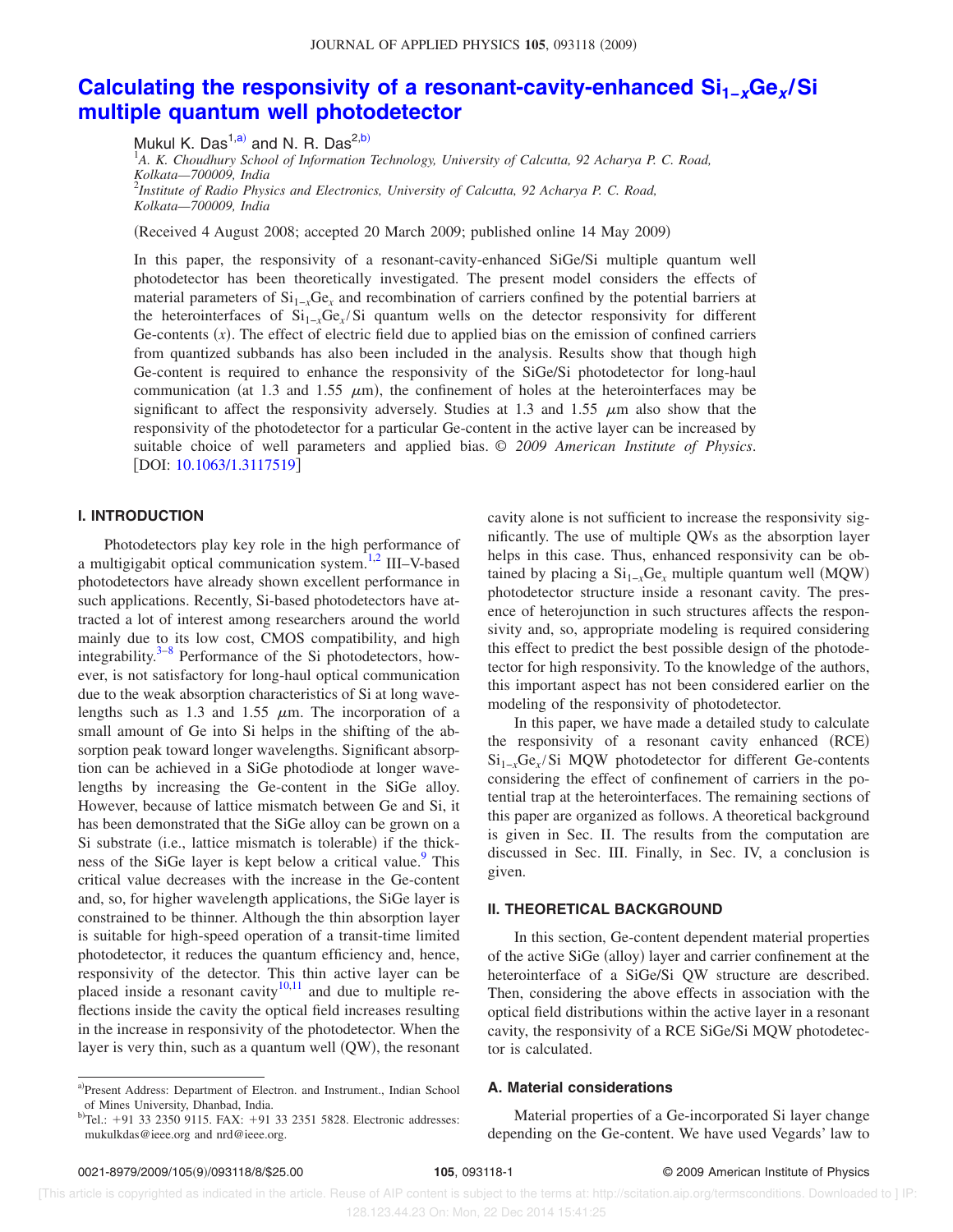TABLE I. Material parameters of SiGe for different Ge-content (x)  $(\Delta E_c = 0.03 \text{ eV}$  assumed).

approximate some material parameters of the Si<sub>1−*x*</sub>Ge<sub>*x*</sub> alloy for different Ge-content  $(x)$ . For example, relative permittivity of  $\mathrm{Si}_{1-x}\mathrm{Ge}_{x}$ ,  $\varepsilon_{r,\mathrm{SiGe}}$  is given by

$$
\varepsilon_{r,\text{SiGe}} = \varepsilon_{r,\text{Si}} \times (1-x) + \varepsilon_{r,\text{Ge}} \times x \tag{1}
$$

where  $\varepsilon_{r,Si}$  and  $\varepsilon_{r,Ge}$  are the relative permittivities of Si and Ge, respectively. Similarly, mobility and saturation velocity are also calculated. Numerical values of some material parameters for different *x* are given in Table I.

The absorption coefficient<sup>12</sup> of SiGe alloy ( $\alpha_{SiGe}$ ) is calculated using the relation

$$
\alpha_{\text{SiGe}} = Z \times \left[ \frac{(h\nu - E_{g,\text{SiGe}} - k\theta)^2}{1 - \exp(-\theta/T)} + \frac{(h\nu - E_{g,\text{SiGe}} + k\theta)^2}{\exp(-\theta/T) - 1} \right],
$$
\n(2)

where  $\nu$  is the frequency of light wave,  $k$  is Boltzmann constant,  $\theta$  is the average phonon equivalent temperature,  $h$  is the Plank's constant, *T* is the absolute temperature,  $E_{g,SiGe}$  is the band gap of SiGe alloy, and *Z* is a substantially temperature-independent proportionality factor. The two terms within the bracket on the right hand side of Eq.  $(2)$ appear due to phonon creation  $(-k\theta)$  and phonon annihilation  $(+k\theta)$  to assist optical absorption in an indirect band-gap semiconductor. The band gap and the phonon equivalent temperature of SiGe alloy depend on the Ge-content.<sup>12,13</sup>

#### **B. Carrier confinement at heterointerface**

Let us consider a typical layer structure of RCE Si<sub>1-x</sub>Ge<sub>x</sub>/Si MQW photodetector shown in Fig. 1(a). Bragg reflectors serve as the mirrors of the resonant cavity. When light of suitable wavelength is incident on the active layer (SiGe), electron-hole pairs (EHPs) are generated. These photogenerated electrons and holes move in opposite directions giving rise to photocurrent. The photogenerated carriers on their transit get confined at the heterointerfaces due to potential barrier, viz., holes are confined at the P-Si/*i*-SiGe interface due to band offset in the valence band, and electrons are confined at the *i*-SiGe/N-Si interface due to offset in the conduction band. To illustrate this, the carrier confinement in a P-Si/*i*-SiGe/N-Si structure is shown by its band diagram in Fig.  $1(b)$ . The carriers confined at the interface are emitted by a slow thermionic emission process over the potential barrier and, so, take a long time to reach the metal contacts. The confinement of the carriers for a long time at the heterointerface results in the loss of carriers by recombination. This causes the overall photocurrent (hence, responsivity) to decrease. To calculate the effect of carrier confinement at the heterointerface, we need to know the rate of thermionic emission of carriers. The rate of thermionic emission of holes  $(\gamma_{ho})$  from the potential trap at the heterointerface in valence band can be obtained from

$$
\gamma_{\rm ho} = B \, \exp(-\,e_{\nu d}/kT),\tag{3}
$$

where  $e_{vd}$  is the effective potential barrier for holes at the heterointerface and *B* is a constant.<sup>14</sup> Similarly, the rate of emission of electrons from the potential trap at the heterointerface can be calculated. Thus, the calculation of emission rate requires the knowledge of the effective barrier heights for electrons and holes at the interfaces. These barrier heights, however, depend on the offsets  $\Delta E_c$  and  $\Delta E_v$  in the respective bands and the applied reverse bias. The values of these band offsets for different Ge-contents are derived using the interpolation of the available experimental data.<sup>13</sup>

The photodetector in our consideration consists of MQWs as shown in Fig.  $2(a)$ . In a QW, the energy levels are quantized and the ground state is lifted up. So, the effective barrier height is reduced as shown in Fig.  $2(b)$  for no bias



FIG. 1. (Color online) (a) Schematic structure of a RCE SiGe/Si MQW photodetector. (b) Band diagram of a P-Si/*i*-SiGe/N-Si structure showing carrier confinement at heterointerfaces.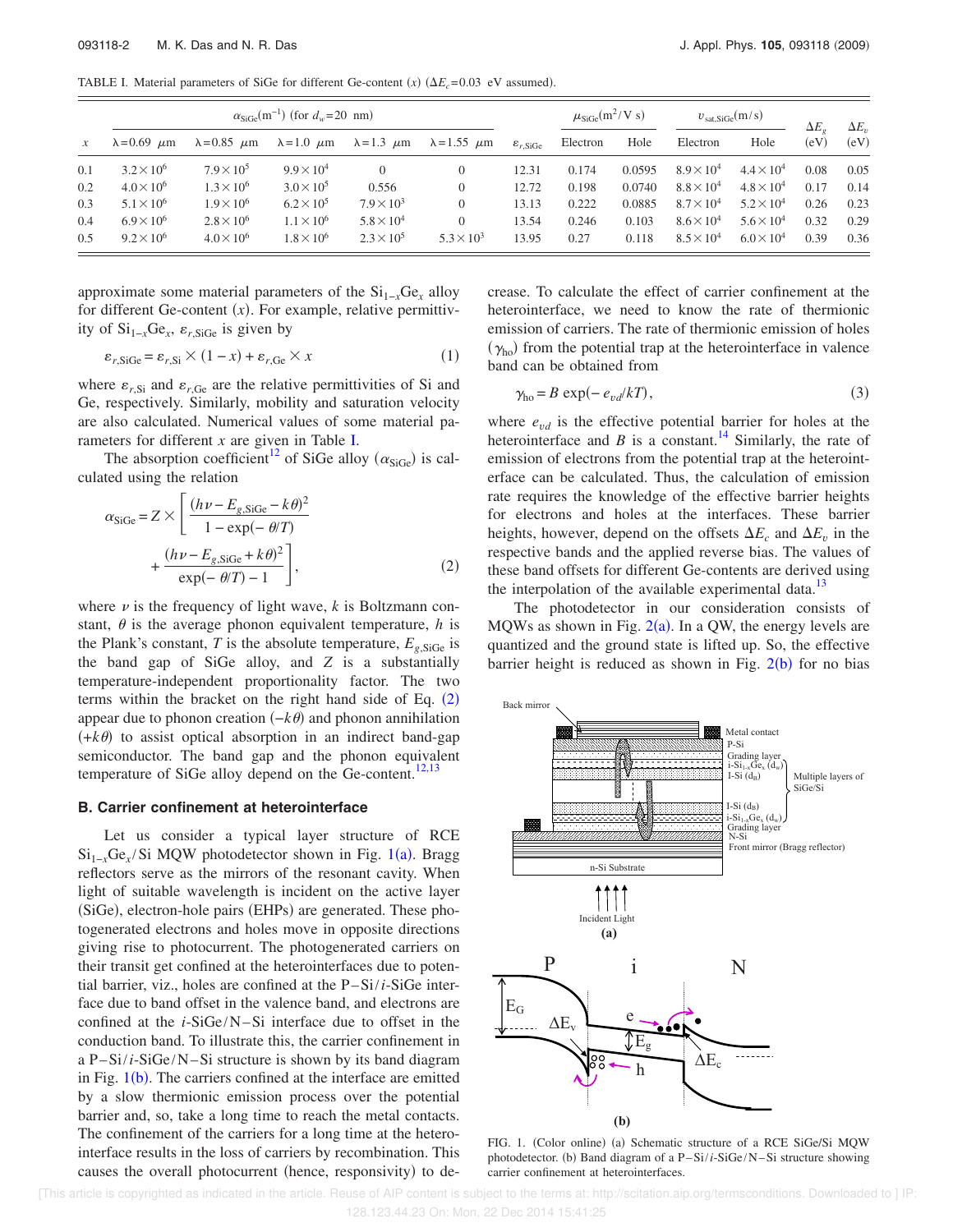

FIG. 2. (a) Lateral view of a RCE SiGe/Si MQW photodetector. Numbers  $(1, 2, \ldots, 2M)$  at the bottom of the diagram indicate the positions of heterointerfaces. Electrons are confined at the odd-numbered interfaces while holes are confined at the even-numbered interfaces. (b) Energy band diagram of a single well at no bias. (c) Valence-band diagram of a single well under bias.

condition. Here, we have assumed that only one energy state is present in the well. In order to calculate the effective barrier height  $(e'_{vd})$  for the confined holes in a biased QW, we consider the valence band diagram of a single well as shown in Fig.  $2(c)$ . So, we may write

$$
e'_{vd} = \Delta E_v - E_{\text{VB}, \text{Lower}} - qF d_w / 2, \qquad (4)
$$

where  $d_w$  is the well thickness,  $F$  is the electric field in the well due to the applied bias, and  $E_{VB,Lower}$  is the position of the lowest energy states in the QW with respect to the top of the valence band and is given by

$$
E_{\text{VB},\text{Lower}} = \frac{\hbar^2}{2m_h^*} \left(\frac{\pi}{d_w}\right)^2,\tag{5}
$$

where  $m_h^*$  is the effective mass of holes. So,  $e_{vd}$  in Eq. (3) is replaced by  $e'_{vd}$  to calculate the emission rate of holes from a QW. Similarly, the emission rate of electrons from a QW can be calculated. The effect of such confinement of holes and electrons at multiple heterointerfaces is considered to calculate the photocurrent and, hence, the responsivity of a MQW photodetector as discussed in Sec. II C. It may be mentioned here that for the estimation of  $\alpha_{SiGe}$  in case of a QW structure,  $E_{g, \text{SiGe}}$  in Eq. (2) should be replaced by  $E'_{g, \text{SiGe}}$ , the sum of  $E_{g, \text{SiGe}}$ ,  $|E_{\text{VB,Lower}}|$ , and  $|E_{\text{CB,Lower}}|$  as shown in Fig. 2(b).

# **C. Responsivity calculation**

The responsivity  $(\Re)$  of a photodetector is defined as the ratio of the dc photocurrent to the incident optical power,

$$
\mathfrak{R} = \frac{JA}{P_i},\tag{6}
$$

where *J* is the photocurrent density, *A* is effective area of the detector, and  $P_i$  is the incident optical power. So, to obtain responsivity, we first calculate the photocurrent density in the photodetector.

Let us consider the case of holes first. As shown in the lateral schematic structure, Fig.  $2(a)$ , the coordinate *y* is directed from *N* to *P*, direction of flow of holes. The active layer is assumed intrinsic, so the field is constant in this region and the carriers move with constant velocity. The continuity equation for holes can then be written in a simplified form as

$$
\frac{\partial p(y,t)}{\partial t} + v_h \frac{\partial p(y,t)}{\partial y} = g(y,t) - \frac{(p-p_0)}{\tau_h},\tag{7}
$$

where  $p_0$  is equilibrium hole density,  $\tau_h$  is the recombination time of holes,  $v_h$  is the velocity of holes, and  $g(y, t)$  is the EHP generation rate. The electric field is uniform in the intrinsic layer (SiGe) and, so, the velocity  $v_h$  is constant throughout this layer for a particular bias. In addition, if the layer is very thin, the field may be high enough even at low reverse bias (plus contact potential); so saturation velocity may also be assumed. The expression for saturation velocity of holes in Si1−*x*Ge*<sup>x</sup>* layer has been obtained knowing the saturation velocity of holes in Si and Ge, and then using the Vegard's law [similar to Eq.  $(1)$ ]. Some values of saturation velocities in SiGe are given in Table I. In our computation, we have used field dependent velocity for very low bias. Photogeneration occurs in active regions (here, QWs) only. To indicate the generation rate in the *r*th QW,  $g(y, t)$  will be replaced by  $g_r(y,t)$ .

Now, assuming low-level illumination and denoting the current density due to moving holes by  $j_{hm}$ , the rate equations for holes in the valence band can be written as,

$$
dp_{\tau}/dt = j_{\rm hm}/q - (\gamma_{\rm ho} + \gamma_{\rm rh})p_{\tau},\tag{8}
$$

where  $\gamma_{\text{rh}}$  is the recombination rate for holes  $(\sim 1/\tau_h)$  and  $p_\tau$ represents the holes confined per unit area at the heterointerface. Similar equations can be written for electrons also. Now, the continuity and rate equations [as in Eqs.  $(7)$  and (8)] can be solved under dc condition to get the emitted carrier density. To solve Eq.  $(7)$ , we have considered the position dependent generation rate due to the incident light impulse. For the MQW photodetector structure shown in Fig.  $2(a)$ , the generation rate in the *r*th QW can be calculated as

$$
g_r(y,t) = \frac{P_i \alpha_{\text{SiGe}} (1 - R_1) e^{-\alpha_{\text{SiGe}} M d_w} [e^{\alpha_{\text{SiGe}} \{L_1 + (r-1) d_B + M d_w - y\}} + R_2 e^{-\alpha_{\text{SiGe}} \{L_1 + (r-1) d_B + M d_w - y\}}]}{Ah\nu [1 - 2\sqrt{R_1 R_2} e^{-\alpha_{\text{SiGe}} M d_w} \cos(2\beta L + \varphi_1 + \varphi_2) + R_1 R_2 e^{-2\alpha_{\text{SiGe}} M d_w}]} \delta(t),
$$
\n
$$
(9)
$$

 [This article is copyrighted as indicated in the article. Reuse of AIP content is subject to the terms at: http://scitation.aip.org/termsconditions. Downloaded to ] IP: 128.123.44.23 On: Mon, 22 Dec 2014 15:41:25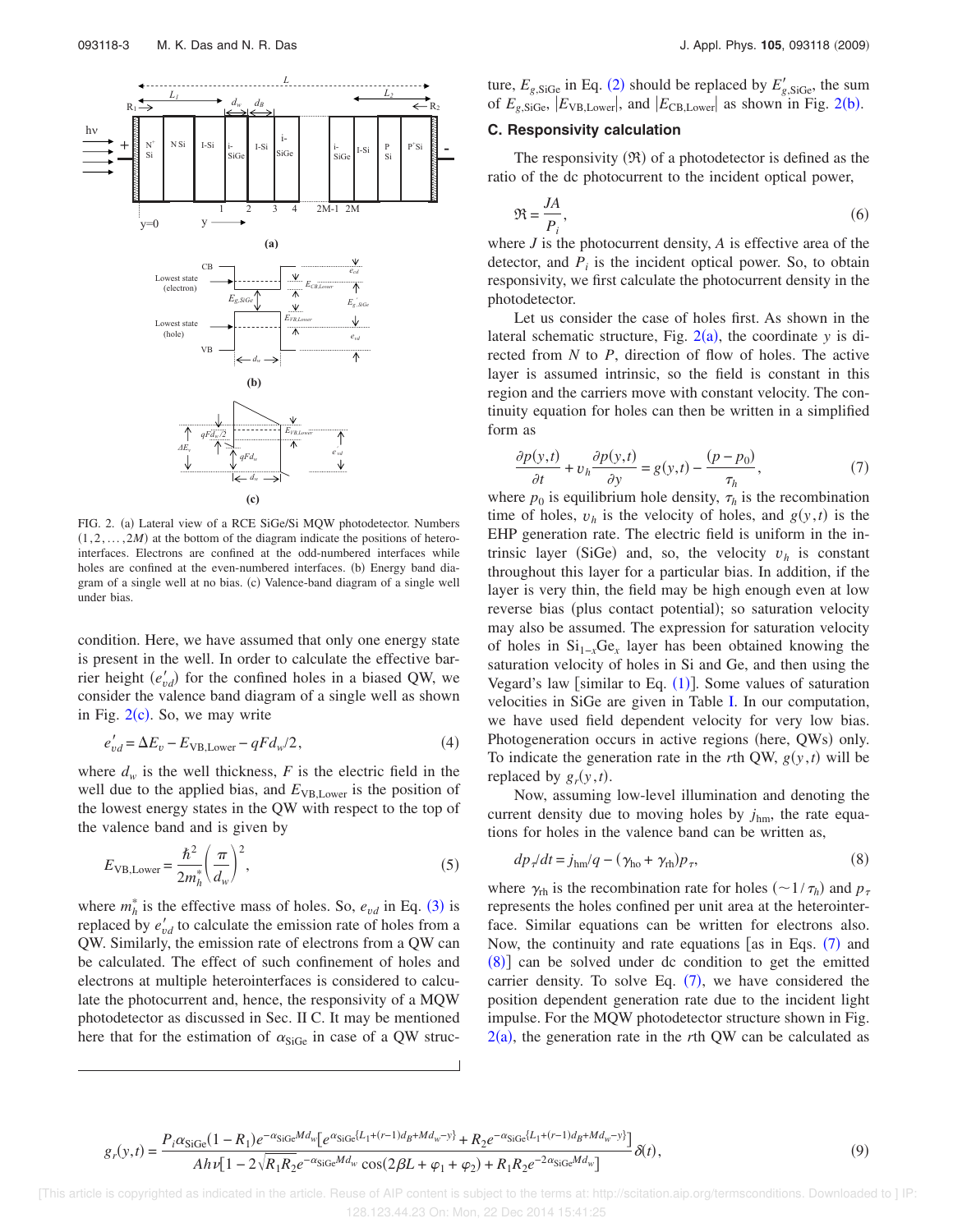where  $R_1(R_2)$  and  $\varphi_1(\varphi_2)$  are the reflectivity and phase shift, respectively, due to penetration of light at the front (back) mirror,  $\delta(t)$  is the unit impulse (light) function of time, *L* is the length of the cavity,  $d_B$  is the barrier thickness,  $L_1$  is the distance of the nearest well from the front mirror, *M* is the number of wells, and  $\beta$  is the propagation constant. The above equation shows that  $g_r(y,t)$  passes through some maxima when  $2\beta L + \varphi_1 + \varphi_2 = 2m\pi$  (*m*=1,2,3,...,), other parameters remaining unchanged. In the present analysis/ computation, the length of the cavity  $(L)$  is so assumed that this condition is satisfied.

The continuity equations are solved for each layer with appropriate boundary conditions. The carrier distribution in a layer depends on the carriers coming from the previous layer after surviving loss at the intermediate heterointerfaces. After a detailed calculation, the dc current densities due to photogenerated holes  $(J_p)$  and electrons  $(J_n)$  in the structure can be written, respectively, as

$$
J_{p} = F1 \times \sum_{r=1}^{M} \left[ \frac{e^{\alpha_{\text{SiGe}}(M-r)d_{w}}}{1} \left\{ \frac{e^{\alpha_{\text{SiGe}}d_{w}} - 1}{\alpha_{\text{SiGe}}} \right\} \right]
$$

$$
- \frac{e^{\alpha_{\text{SiGe}}d_{w}}(1 - e^{-d_{w}v_{h}\tau_{h}})}{1/v_{h}\tau_{h}} \right\}
$$

$$
+ \frac{R_{2}e^{-\alpha_{\text{SiGe}}(M-r)d_{w}}}{\frac{1}{v_{h}\tau_{h}}} \left\{ \frac{1 - e^{-\alpha_{\text{SiGe}}d_{w}}}{\alpha_{\text{SiGe}}} \right\}
$$

$$
- \frac{e^{-\alpha_{\text{SiGe}}d_{w}}(1 - e^{-d_{w}/v_{h}\tau_{h}})}{1/v_{h}\tau_{h}} \right\}
$$

$$
+ \sum_{i=1}^{r-1} e^{-(i-1)d_{w}/v_{h}\tau_{h}} \left\{ \frac{e^{\alpha_{\text{SiGe}}(M-r+i)d_{w}}(1 - e^{\alpha_{\text{SiGe}}d_{w}}e^{-d_{w}/v_{h}\tau_{h}})}{\frac{1}{v_{h}\tau_{h}}} - \alpha_{\text{SiGe}} \right\}
$$

$$
+ \frac{R_{2}e^{-\alpha_{\text{SiGe}}(M-r+i)d_{w}}(1 - e^{-\alpha_{\text{SiGe}}d_{w}}e^{-d_{w}/v_{h}\tau_{h}})}{\frac{1}{v_{h}\tau_{h}}} \times f_{h}^{i}
$$

$$
\times \frac{1 - e^{-d_{w}/v_{h}\tau_{h}}}{1/v_{h}\tau_{h}} \times f_{h}^{r}
$$
(10)

$$
J_n = F1 \times \sum_{r=1}^{M} \left[ \frac{e^{\alpha_{\text{SiGe}}(M-r)d_w}}{1} \left\{ \frac{e^{\alpha_{\text{SiGe}}d_w} - 1}{\alpha_{\text{SiGe}}} \right\} \right]
$$

$$
- \frac{(1 - e^{-d_w/v_e \tau_e})}{1/v_e \tau_e} + \frac{R_2 e^{-\alpha_{\text{SiGe}}(M-r)d_w}}{1} \left\{ \frac{1 - e^{-\alpha_{\text{SiGe}}d_w}}{\alpha_{\text{SiGe}}} \right\}
$$

$$
- \frac{(1 - e^{-d_w/v_e \tau_e})}{1/v_e \tau_e} \left\{ \frac{1}{\alpha_{\text{SiGe}}} \right\}
$$

$$
+ \sum_{i=1}^{M-r} e^{-(i-1)d_w/v_e \tau_e} \left\{ \frac{e^{\alpha_{\text{SiGe}}(M-r-i)d_w}(e^{\alpha_{\text{SiGe}}d_w} - e^{-d_w/v_e \tau_e})}{\frac{1}{v_e \tau_e} + \alpha_{\text{SiGe}}} \right\}
$$

$$
+\frac{R_2e^{-\alpha_{\text{SiGe}}(M-r-i)d_w}}{\frac{1}{v_e\tau_e} - \alpha_{\text{SiGe}}}(e^{-\alpha_{\text{SiGe}}d_w} - e^{-d_w/v_e\tau_e})\n\times \frac{1 - e^{-d_w/v_e\tau_e}}{1/v_e\tau_e}\n\times f_e^{M-r+1}
$$
\n(11)

where  $f_h = \gamma_{h0} / (\gamma_{h0} + \gamma_{rh})$  and  $f_e = \gamma_{e0} / (\gamma_{e0} + \gamma_{re}), \gamma_{re}$  being the recombination rate of electrons, and *F*1 is a factor given by

$$
F1 = \frac{q\alpha_{\text{SiGe}}}{Md_w A h\nu} \times \frac{(1 - R_1)e^{-\alpha_{\text{SiGe}}Md_w}}{[1 - 2\sqrt{R_1R_2}e^{-\alpha_{\text{SiGe}}Md_w}\cos(2\beta L + \varphi_1 + \varphi_2) + R_1R_2e^{-2\alpha_{\text{SiGe}}Md_w}]}. \tag{12}
$$

The summation signs in Eqs.  $(10)$  and  $(11)$  take into account the effect of all QW layers. Terms with and without  $R_2$  appear due to the corresponding terms in the expression for  $g_r(y, t)$ . The total current density *(J)* is given by sum of the hole and electron current densities and the responsivity can be obtained using Eq.  $(6)$ .

Equations  $(10)$  and  $(11)$  show how the transit of carriers in each layer and the confinement at each heterointerface affect the current densities and, hence, the responsivity. An approximate but simplified relation may be obtained with certain assumptions. Assuming no recombination during transit except at the heterointerfaces, a simplified but approximate relation for responsivity  $(\Re_0)$  may be obtained as

$$
_{0} = \frac{q}{Mh\nu}
$$
\n
$$
\times \frac{(1 - R_{1})e^{-\alpha_{\text{SiGe}}Md_{w}}}{(1 - 2\sqrt{R_{1}R_{2}}e^{-\alpha_{\text{SiGe}}Md_{w}}\cos[2\beta L + \varphi_{1} + \varphi_{2}] + R_{1}R_{2}e^{-2\alpha_{\text{SiGe}}Md})}
$$
\n
$$
\times \sum_{i=1}^{M} \left[ -\frac{(e^{\alpha_{\text{SiGe}}d_{w}} - 1)}{\alpha_{\text{SiGe}}d_{w}} \{e^{\alpha_{\text{SiGe}}(M-r)d_{w}} - R_{2}e^{-\alpha_{\text{SiGe}}(M-r+1)d_{w}}\}
$$
\n
$$
+ (e^{\alpha_{\text{SiGe}}d_{w}} - R_{2}e^{-\alpha_{\text{SiGe}}d_{w}}) \right] f_{h}^{r} + \left[ \frac{(e^{\alpha_{\text{SiGe}}d_{w}} - 1)}{\alpha_{\text{SiGe}}d_{w}} \{e^{\alpha_{\text{SiGe}}(M-r)d_{w}} - R_{2}e^{-\alpha_{\text{SiGe}}(M-r+1)d_{w}}\} - (1 - R_{2}) \right] f_{e}^{M-r+1}, \qquad (13)
$$

which, in the limit  $f_e, f_h \rightarrow 1$ , converges to the expression for responsivity of a photodetector in the absence of any recombination.<sup>10</sup>

A spatial variation in optical field inside the cavity arises from the standing wave formed by the two counter propagating waves. For a very thin active layer, the power absorbed in the active region depends on its placement inside the cavity. This standing wave effect can be included by replacing  $\alpha_{\text{SiGe}}$  with the effective absorption coefficient,  $\alpha_{\text{SiGe,eff}}$  (Ref. 10) in a simplified form as

$$
\alpha_{\text{SiGe,eff}} = \alpha_{\text{SiGe}} \times \left(1 \pm \frac{\sin \beta d_w}{\beta d_w}\right),\tag{14}
$$

where  $(+)$  or  $(-)$  sign corresponds to the maximum or minimum of the standing wave in the position of the active layer.

 [This article is copyrighted as indicated in the article. Reuse of AIP content is subject to the terms at: http://scitation.aip.org/termsconditions. Downloaded to ] IP: 128.123.44.23 On: Mon, 22 Dec 2014 15:41:25

 $\mathfrak{R}$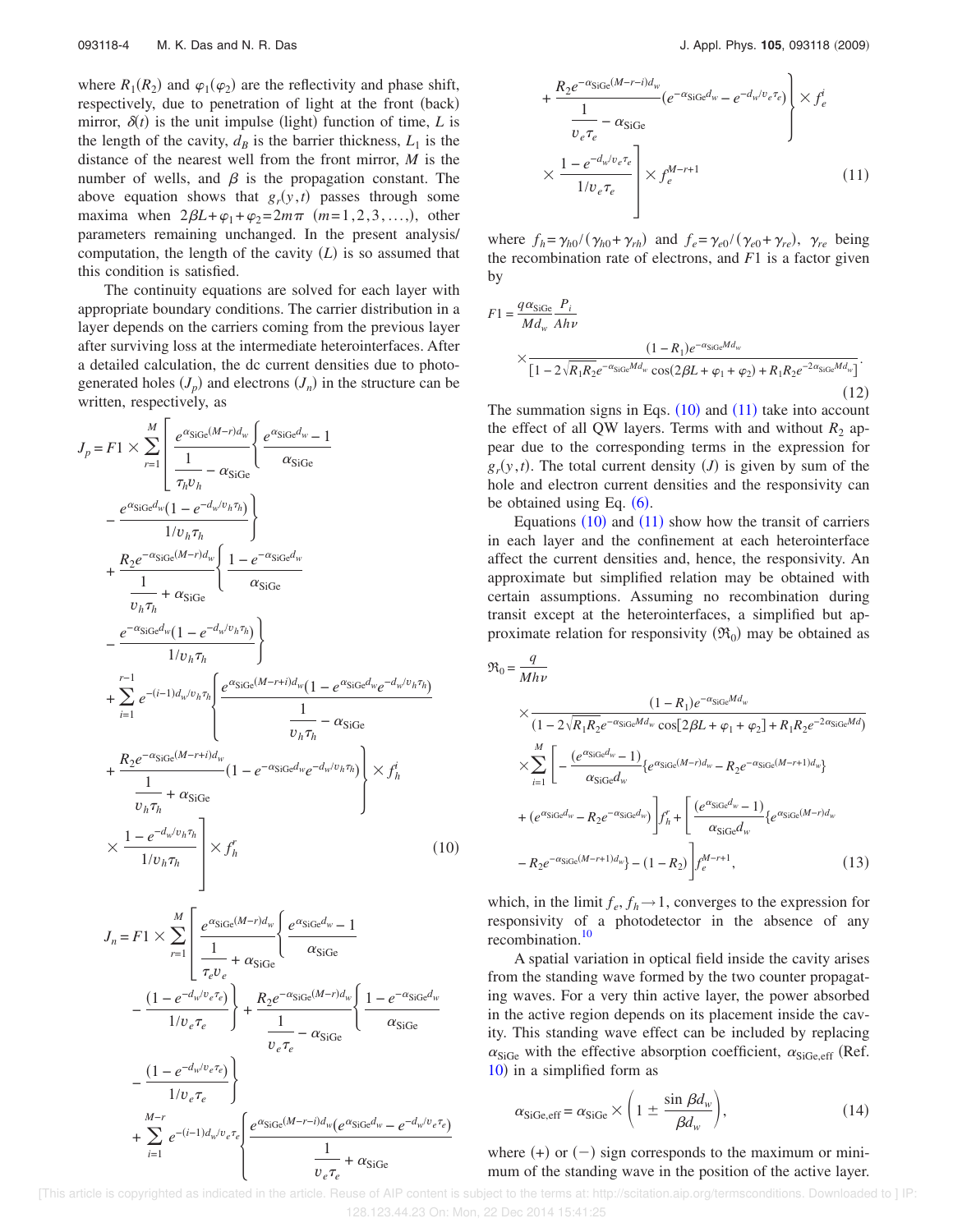In case of multiple QW RCE photodetector, the layers (QWs) are distributed over a large thickness and the standing wave effect is not that significant as in a single QW RCE photodetector. However, any minor modification in the effective absorption coefficient in a multiple layer structure can be obtained taking the position average of optical field over the whole absorption region. An approximate expression for the effective absorption coefficient can be obtained as

$$
\alpha_{\text{SiGe,eff}} = \alpha_{\text{SiGe}} \times \frac{\sum_{r=1}^{M} \left[ 1 + \frac{\sin \beta d_w}{\beta d_w} \cos 2\beta \{ (d_B + d_w)(M - r + 1) - d_B - d_w/2 + L_2 \} \right]}{M} \tag{15}
$$

Depending on the cosine function on the right hand side of the above equation, the term within the bracket in the numerator may vary from  $(1 - \sin \beta d_w / \beta d_w)$ to  $(1)$  $+\sin \beta d_w/\beta d_w$ ). However, the averaging effect for large M may result in almost no change in  $\alpha_{SiGe}$  caused by standing wave effect.

#### **III. RESULTS AND DISCUSSIONS**

The values of important material parameters required for calculation of responsivity are summarized in Table I for quick reference. The absorption coefficients  $(\alpha_{SiGe})$  are shown for well thickness  $(d_w)$  of 20 nm. Its value for other thicknesses can be derived following the discussion at the end of Sec. II B. Besides, doping concentrations of both *P* and *N* regions are taken to be  $3 \times 10^{24}$  m<sup>-3</sup>, recombination rates for holes and electrons<sup>15</sup> are taken as  $\sim 10^9$  s<sup>-1</sup>, the *i* layer is assumed to be purely intrinsic and the mirror reflectivities are taken as  $R_1 = 0.49$  and  $R_2 = 0.99$ . For verification of the model, the sample structure and experimental data are taken from literature.<sup>16</sup> The sample structure is that of a RCE MQW photodetector with 20 (*M*) periods of alternate layers of Si and SiGe. The thicknesses of Si and SiGe alloy are 20 nm  $(d_B)$  and 9.3 nm  $(d_w)$ , respectively, and the Ge-content  $(x)$  is 0.35. The responsivity at a fixed wavelength of 1.305  $\mu$ m is computed using Eq. (6) and plotted as a function of reverse bias voltage in Fig. 3. A reasonably good agreement of the model is found with the experimental data given in the above reference.

Confinement of carriers and so, the responsivity depends on the band discontinuity at the heterointerfaces, which in turn depends on the Ge-content in the SiGe alloy. The responsivity of a RCE SiGe/Si MQW photodetector is plotted as a function of Ge-content for five different wavelengths  $(0.69, 0.85, 1.0, 1.3, \text{ and } 1.55 \mu m)$  in Fig. 4. In Fig. 4(a), bias is taken to be 2 V. It can be seen from the figure that as the Ge-content increases, the responsivity decreases for  $\lambda$ = 0.69  $\mu$ m, initially increases and then decreases for  $\lambda$  $= 0.85$  and 1.0  $\mu$ m showing appearance of peak, and increases for  $\lambda = 1.3$  and  $\lambda = 1.55$   $\mu$ m in the range of the Gecontent shown. The reasons for peaks may be given as follows. The initial rise in responsivity is due to the increase in absorption coefficient  $(\alpha_{SiGe})$  as Ge-content increases. However, if the Ge-content is made higher, the potential barrier at the heterointerface increases and, hence, the confinement also increases resulting in the loss of carriers due to recombination. Thus, the responsivity decreases after reaching a peak. Peaks may be seen for  $\lambda = 1.3$  and  $\lambda = 1.55$   $\mu$ m also if Ge-content is increased further  $(>0.6)$ . However, we have restricted our study for Ge-content $< 0.6$  so that the analysis is valid for a practical Si/SiGe structure having tolerable strain due to lattice mismatch. The purpose of the present study is primarily to study the responsivity of the detector for long-haul communications. Our discussion will, henceforth, be focused only on these two wavelengths, i.e., 1.3 and 1.55  $\mu$ m. The plot for a higher bias (8 V) is shown in Fig.  $4(b)$ . It can be seen that the responsivity is enhanced as the bias increases. The effect of bias on the responsivity is shown in detail in the next figure.

In Fig.  $5(a)$ , the responsivity of a RCE SiGe/Si MQW photodetector is plotted as a function of reverse bias for three different well-numbers  $(M)$  at 1.3  $\mu$ m wavelength. It can be seen from the figure that the responsivity initially increases as the bias increases and finally becomes constant at a high bias. As the bias increases, the electric field increases, which reduces the effective potential barrier  $(e'_{vd})$  at the heterointerface, thereby decreasing the confinement of carriers. Thus, the carrier loss by recombination at the heterointerface is reduced, and the responsivity increases with bias ultimately



FIG. 3. (Color online) Responsivity vs reverse bias voltage plot for model verification. The experimental data taken from literature (Ref. 16) are shown by circles.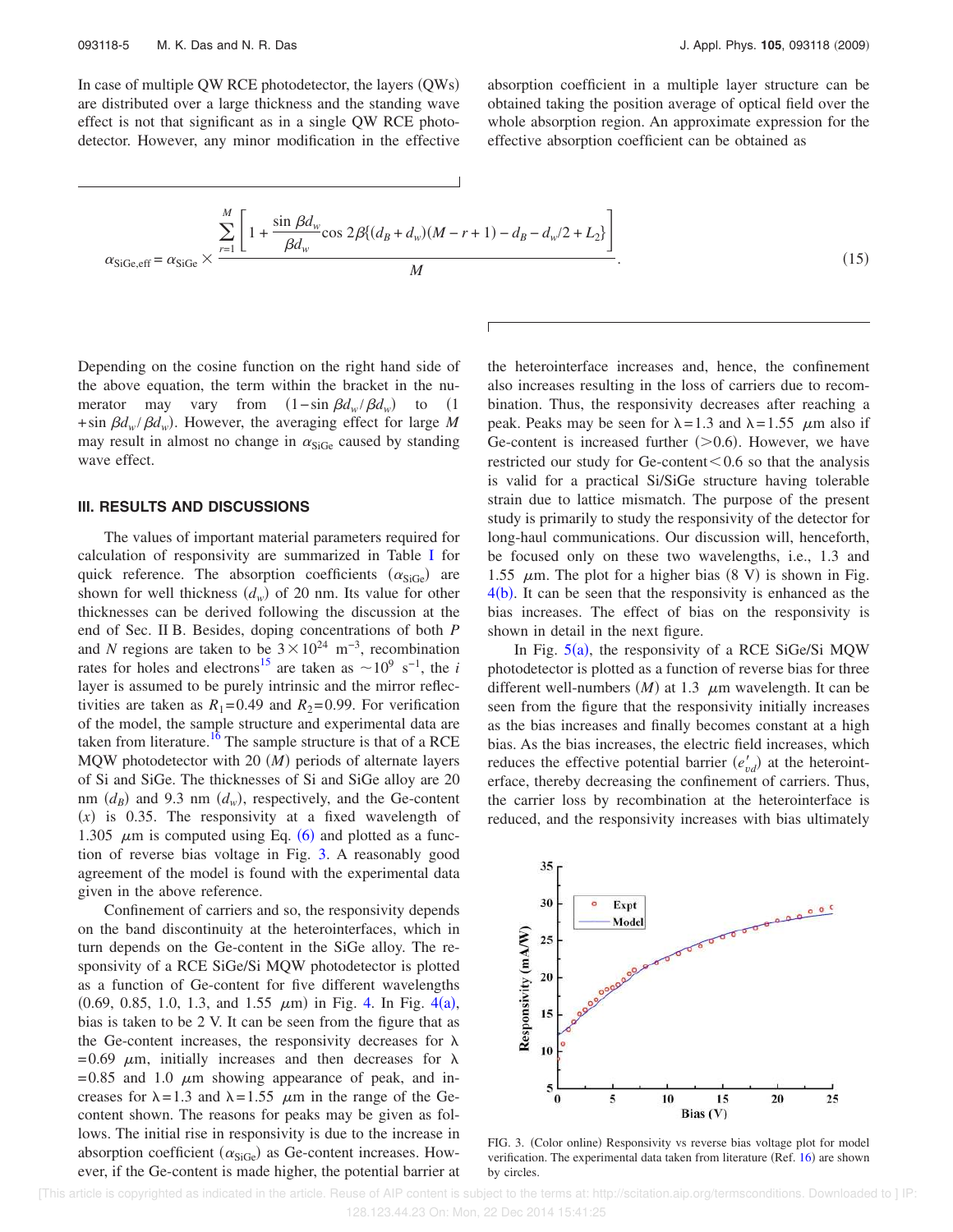

FIG. 4. (Color online) Responsivity of a RCE SiGe/Si MQW photodetector as a function of Ge-content  $(x)$ , for five different values of  $\lambda$  (0.69, 0.85, 1.0, 1.3, and 1.55  $\mu$ m),  $d_w = 10$  nm,  $d_B = 20$  nm, and number of wells *(M)*=30. In (a), bias =  $2 \text{ V}$  and in (b), bias =  $8 \text{ V}$ .

reaching a constant value. The minimum bias at which the responsivity becomes constant is, however, more for larger *M* than that for smaller *M*. This is due to the increase in the loss of the confined carriers by recombination as explained next. First, for larger number of wells, the carriers have to travel more number of heterointerfaces and, so, there is more occurrence of confinement. Second, with the increase in the number of wells, the effective field at a heterointerface due to the applied bias decreases. So, the reduction of the effective potential barrier by the applied bias is now less thereby causing more confinement of the carriers at the heterointerface. Thus, higher bias is required with larger *M* for the responsivity to reach the constant value. Moreover, this constant responsivity is higher for larger number of wells *M* because of the increase in the total thickness for photoabsorption. In Fig.  $5(b)$ , the plot is shown for wavelength 1.55  $\mu$ m. It is interesting to note here that for a certain range of bias (e.g.,  $\sim$ 4-12 V for *M*=20), there is no significant change in responsivity. For the bias within that range or less, the loss of holes by recombination due to confinement is so high that there is no significant contribution of holes to the total current in the photodetector. The current is now predominantly controlled by the electrons moving without any confinement  $(\Delta E_c \ll \Delta E_v)$  in this bias range. However, for low enough bias, there may be confinement of electrons also and then, the responsivity decreases as the bias decreases. For high biases beyond plateau region, the responsivity in-



FIG. 5. (Color online) Responsivity of a RCE SiGe/Si MQW photodetector as a function of bias voltage with number of wells as parameter *M*  $= 10, 20, 30$  keeping  $d_w$  fixed at 20 nm and  $d_B$  at 30 nm; (a)  $\lambda = 1.3$   $\mu$ m, Ge-content 0.35 and (b)  $\lambda = 1.55$   $\mu$ m, Ge-content 0.5.

creases with bias showing that the holes have started contributing to the total photocurrent because confinement of holes at the heterointerface reduces with the increase in the bias.

The variation of responsivity with well thickness  $d_w$  is shown in Fig. 6 for three different well-numbers *M*  $= 10, 20, 30$  and for a fixed bias of 5 V. In Fig.  $6(a)$ , the plot is shown for the wavelength of 1.3  $\mu$ m and in Fig. 6(b), it is shown for 1.55  $\mu$ m. In general, the responsivity increases with the increase in the well thickness  $(d_w)$  because the increase in  $d_w$  results in the increased absorption and, hence, the increased responsivity. However, high  $d_w$  may reduce the bandwidth of the device through the increase in the transit time. It may be seen that the responsivity can be increased using large number of wells  $(M)$ , but this benefit cannot be obtained after a high *M* when the carrier confinement at the heterointerfaces becomes significant thus reducing the bandwidth of the photodetector. For example, to give a relative estimate of the bandwidth as a function of well numbers, we use a crude approximation to see that while the bandwidth of the MQW photodetector with 10 wells is 6.8 GHz, that with 20 wells is 1.4 GHz and that with 30 wells is 0.7 GHz assuming thickness of each well as 50 nm. It may be mentioned here that true estimation of bandwidth may be obtained from the detailed analysis on the frequency response of this photodetector structure.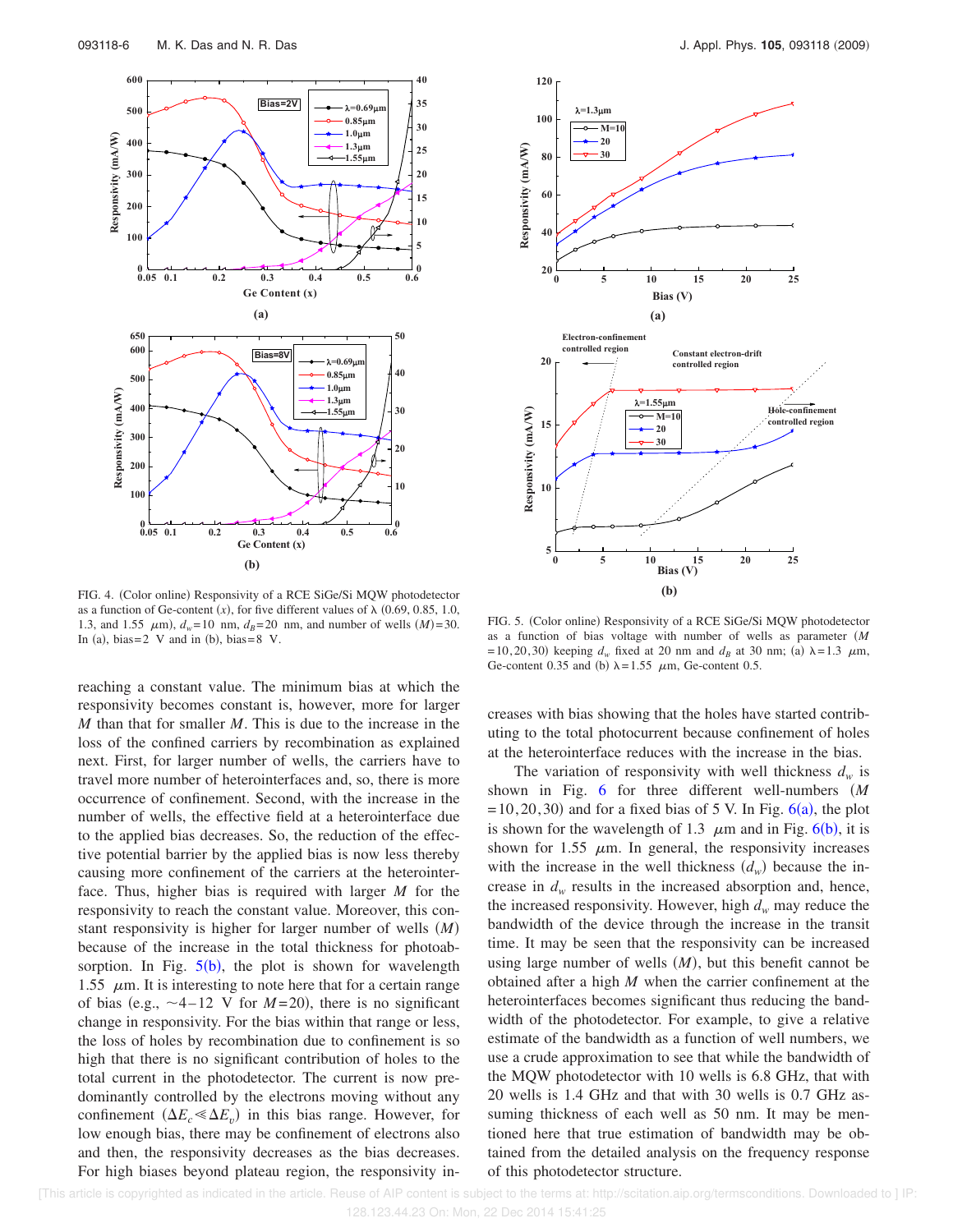



FIG. 6. (Color online) Variation of the responsivity of the photodetector as a function of well thickness  $(d_w)$  with *M* as parameter at a fixed bias of 5 V and  $d_B = 100$  nm. (a)  $\lambda = 1.3$   $\mu$ m, Ge-content 0.35 and (b)  $\lambda = 1.55$   $\mu$ m, Ge-content 0.5.

The variation of responsivity of the photodetector with number of wells for three different biases at 1.3  $\mu$ m is shown in Fig.  $7(a)$ . The responsivity increases with the increase in the number of wells; the rate of increment, however, decreases as the number of wells increases. In general, the responsivity increases with the number of wells mainly due to the increased absorption. However for larger number of wells, there are more heterointerfaces and, hence, the effect of confinement becomes significant causing loss of carriers as mentioned in an earlier paragraph. So, the rate of increment of the responsivity decreases as the number of wells increases. The dashed line shows the responsivity in the absence of confinement at the interface. It may be seen from the figure that the confinement can be reduced if the bias is increased (as mentioned before, Fig. 5). Similar plot for 1.55  $\mu$ m wavelength is shown in Fig. 7(b). In this figure, Ge-content is kept fixed at a high value  $(0.5)$  to get appreciable responsivity at 1.55  $\mu$ m. It can be seen that the effect of confinement in this case is highly significant even at a large bias. This is because of the large discontinuity in the valence band  $(\Delta E_v)$  for high Ge-content. The variation of responsivity with  $M$  at large bias  $(25 \text{ V})$  is explained as follows. For small values of  $M$ , the linear increase (following

FIG. 7. (Color online) Dependence of responsivity on the number of wells for three different biases in a RCE SiGe/Si MQW photodetector taking *d<sup>w</sup>*  $= 20$  nm and  $d_B = 30$  nm. (a)  $\lambda = 1.3$   $\mu$ m, Ge-content 0.35 and (b)  $\lambda$  $= 1.55$   $\mu$ m, Ge-content 0.5.

dashed line) in the responsivity is due to the increased absorption. For large  $M$  ( $>$ 5, for example), the carrier confinement at the heterointerface becomes significant. So, the increment in the responsivity gradually decreases with the increase in  $M$  ( $\sim$ 5-20 region). As  $M$  increases further  $(>=20)$ , the confinement of holes becomes high, so a large number of holes are lost by recombination and there is negligible contribution of holes to the total photocurrent. This causes a drop in the responsivity, which is now mainly controlled by the electrons moving with constant velocity [constant electron drift region, Fig.  $5(b)$ ]. So, the responsivity becomes the same at all biases and increases due to the increase in the number of photogenerated electrons with *M*.

### **IV. CONCLUSION**

The effect of Ge-content on the responsivity of a RCE SiGe/Si MQW photodetector has been investigated. The analysis has been done considering the effects of the applied bias and the subband positions in the well on the emission rate of the confined carriers from the potential trap at SiGe/Si heterointerfaces. The Ge-content dependent absorption coefficient and the recombination of the confined carriers at the heterointerfaces play important roles in the design of the